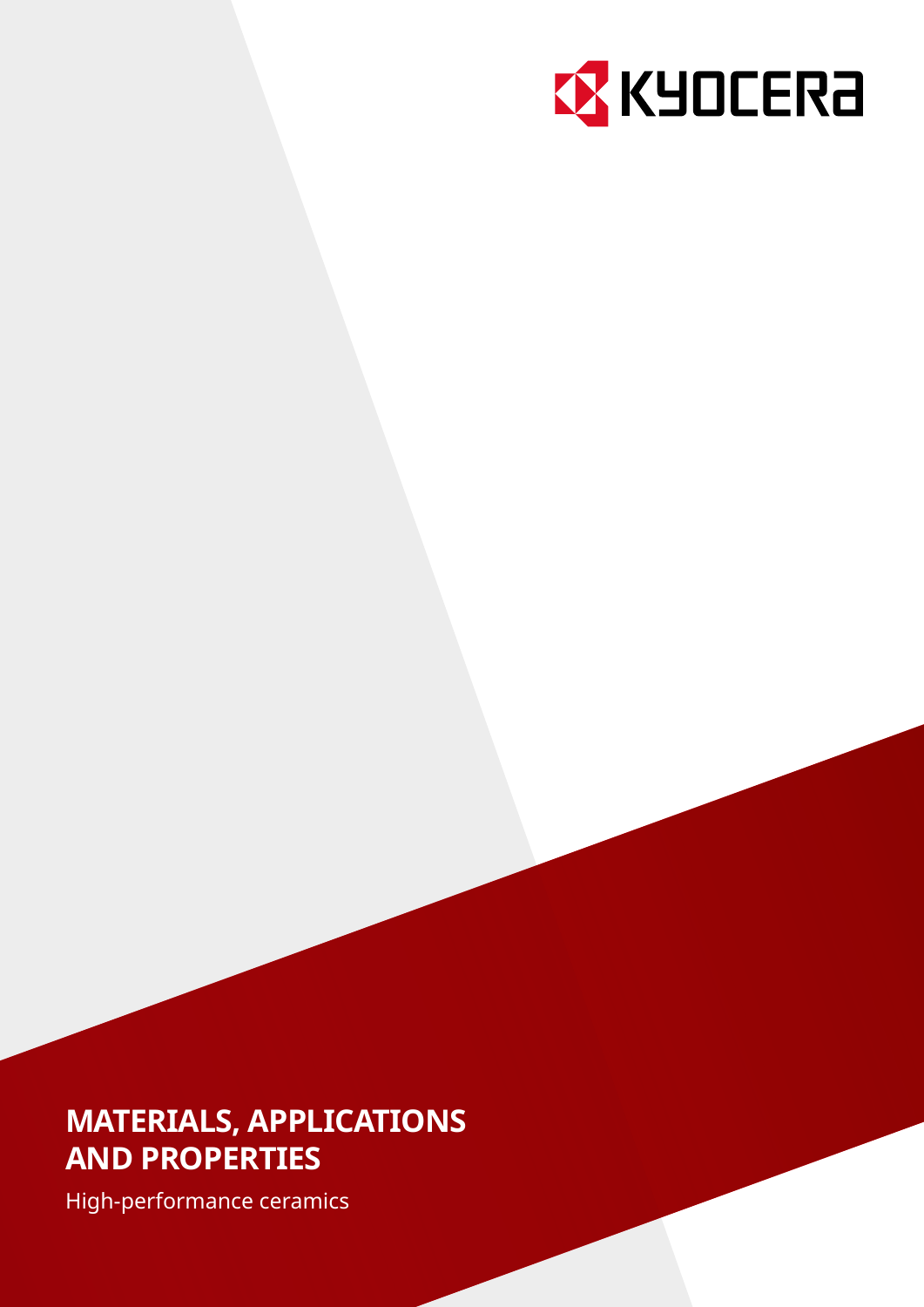# **MATERIALS AND APPLICATIONS**

| <b>Material</b>                                                                                                       | <b>Kyocera</b><br>trade name   | <b>Description</b>                                                                                                                                                                    | <b>Typical applications</b>                                                                                                                                                                                                                             |  |
|-----------------------------------------------------------------------------------------------------------------------|--------------------------------|---------------------------------------------------------------------------------------------------------------------------------------------------------------------------------------|---------------------------------------------------------------------------------------------------------------------------------------------------------------------------------------------------------------------------------------------------------|--|
| F99.7                                                                                                                 |                                | Pure $\mathsf{Al}_2\mathsf{O}_{3}$ , dense, extremely resistant to<br>wear and corrosion, very high electrical insu-<br>lating properties                                             | Matched piston/cylinder units, bearings,<br>shafts and valve components, electrical<br>feedthroughs, brazed ceramic to metal seals<br>for x-ray-technology and ionic accelerators<br>for medical technology, dielectrics for fuel<br>cells, sensor caps |  |
|                                                                                                                       | <b>DEGUSSIT</b><br><b>DD57</b> | Pure Al <sub>2</sub> O <sub>3</sub> , dense, red colour, wear resistant<br>and tough, also called "sintered ruby"                                                                     | Fine grinding tools for finishing hard materi-<br>als for precision engineering, knife sharpener                                                                                                                                                        |  |
| <b>DEGUSSIT</b><br>AL23<br>AI <sub>2</sub> O <sub>3</sub><br><b>Aluminium oxide</b><br><b>DEGUSSIT</b><br><b>AL24</b> |                                | Pure $AI2O3$ , dense, excellent thermal and<br>electrical resistance properties, corrosion<br>resistant, permeable for microwaves                                                     | Protection tubes for thermocouples, furnace<br>construction parts, laboratory ware e.g.<br>crucibles, boats and plates, reactor lining in<br>the chemical industry, microwave-technology                                                                |  |
|                                                                                                                       |                                | Pure Al <sub>2</sub> O <sub>3</sub> , slightly porous, good resistance<br>to thermal shock, extremely good creep<br>strength                                                          | Tubes, laboratory ware, furnace construction<br>parts                                                                                                                                                                                                   |  |
|                                                                                                                       | <b>DEGUSSIT</b><br><b>AL25</b> | Pure Al <sub>2</sub> O <sub>3</sub> , very porous, good thermal<br>insulation, highest resistance to thermal<br>shock of all the $\mathsf{Al}_2\mathsf{O}_3$ materials                | Tubes, laboratory ware, furnace construction<br>parts                                                                                                                                                                                                   |  |
| $AI, O, (+ZrO, )$<br>Aluminium oxide,<br>fine grain stabilized                                                        | <b>FZT</b>                     | $\text{Al}_2\text{O}_3$ toughened with ZrO <sub>2</sub> , dense, high<br>strength, good resistance to thermal shock,<br>extremely resistant to wear and corrosion,<br>fine grain size | Vacuum plates for paper-making, flow meter<br>tubes for chemical industry, positioning pins<br>for automotive industry                                                                                                                                  |  |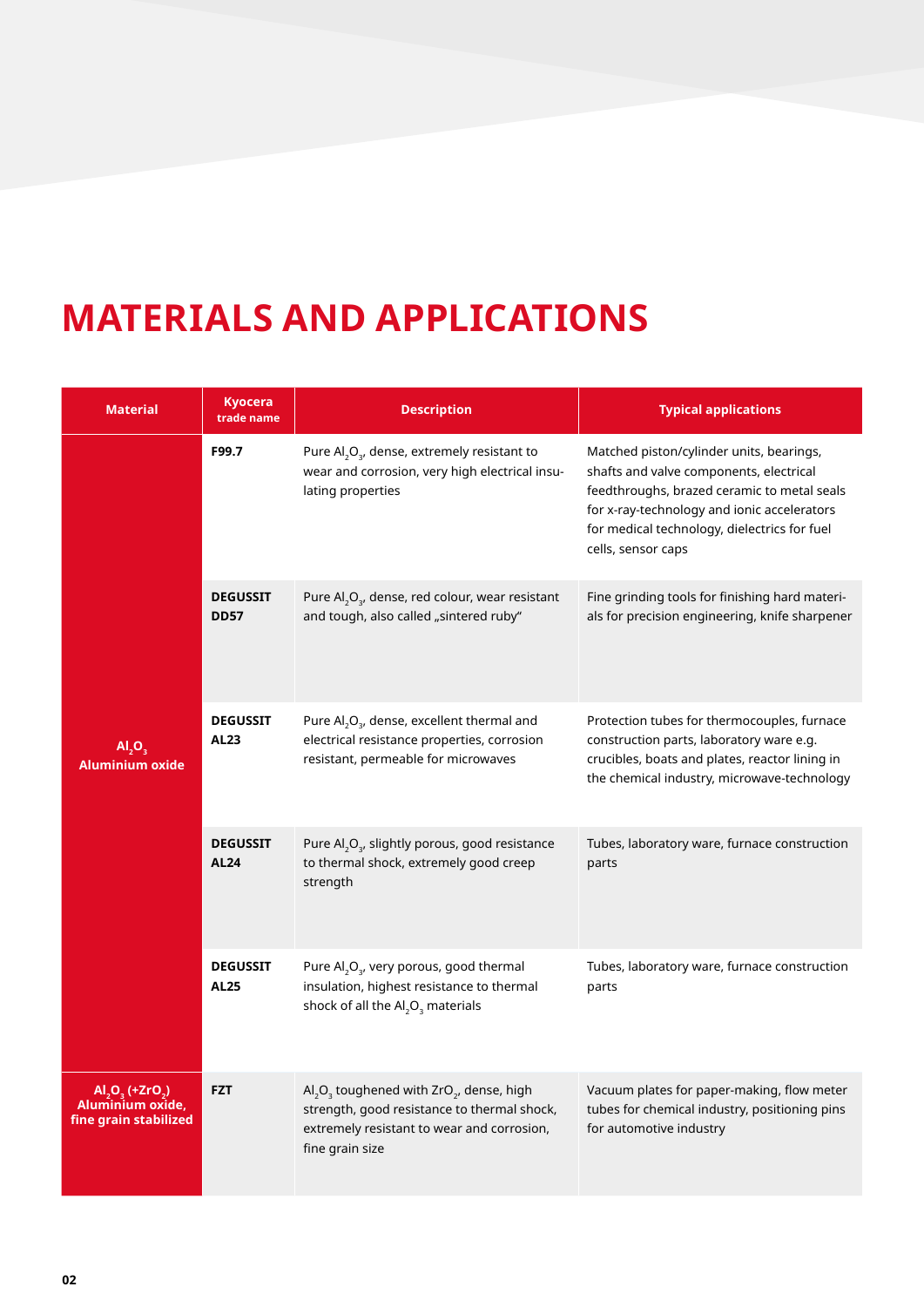| <b>Material</b>        | <b>KYOCERA</b><br>trade name                                                                                                                                              | <b>Description</b>                                                                                                                                                             | <b>Typical applications</b>                                                                                                                             |
|------------------------|---------------------------------------------------------------------------------------------------------------------------------------------------------------------------|--------------------------------------------------------------------------------------------------------------------------------------------------------------------------------|---------------------------------------------------------------------------------------------------------------------------------------------------------|
|                        | <b>FZM</b><br>ZrO <sub>2</sub> partially stabilized with MgO, dense,<br>high strength and highly wear resistant,<br>extremely resistant to corrosion and thermal<br>shock |                                                                                                                                                                                | High pressure pistons, pressing dies,<br>components for mills, ceramic isolation shells<br>for magnetic drive centrifugal pumps, metal<br>forming tools |
| ZrO <sub>2</sub>       | <b>DEGUSSIT</b><br><b>FZY</b>                                                                                                                                             | Partially stabilized with $Y_2O_{3}$ , dense, high<br>purity ZrO <sub>2</sub> , high temperature and corrosion<br>resistance, ion conducting for measuring<br>oxygen           | Crucibles, heat-treatment bowls, oxygen<br>measurement                                                                                                  |
| <b>Zirconium Oxide</b> | FZM/K                                                                                                                                                                     | Tetragonally stabilized with $Y_2O_3$ , dense, very<br>fine grain size, highest breaking strength and<br>wear resistance                                                       | Cutting elements, wear protection plates                                                                                                                |
|                        | <b>ZR 25</b>                                                                                                                                                              | ZR 25 is a porous material consisting of<br>magnesium-stabilised zirconium oxide. It<br>is characterised by its high thermal shock<br>resistance and good chemical resistance. | Crucibles, kiln furniture, annealing dishes                                                                                                             |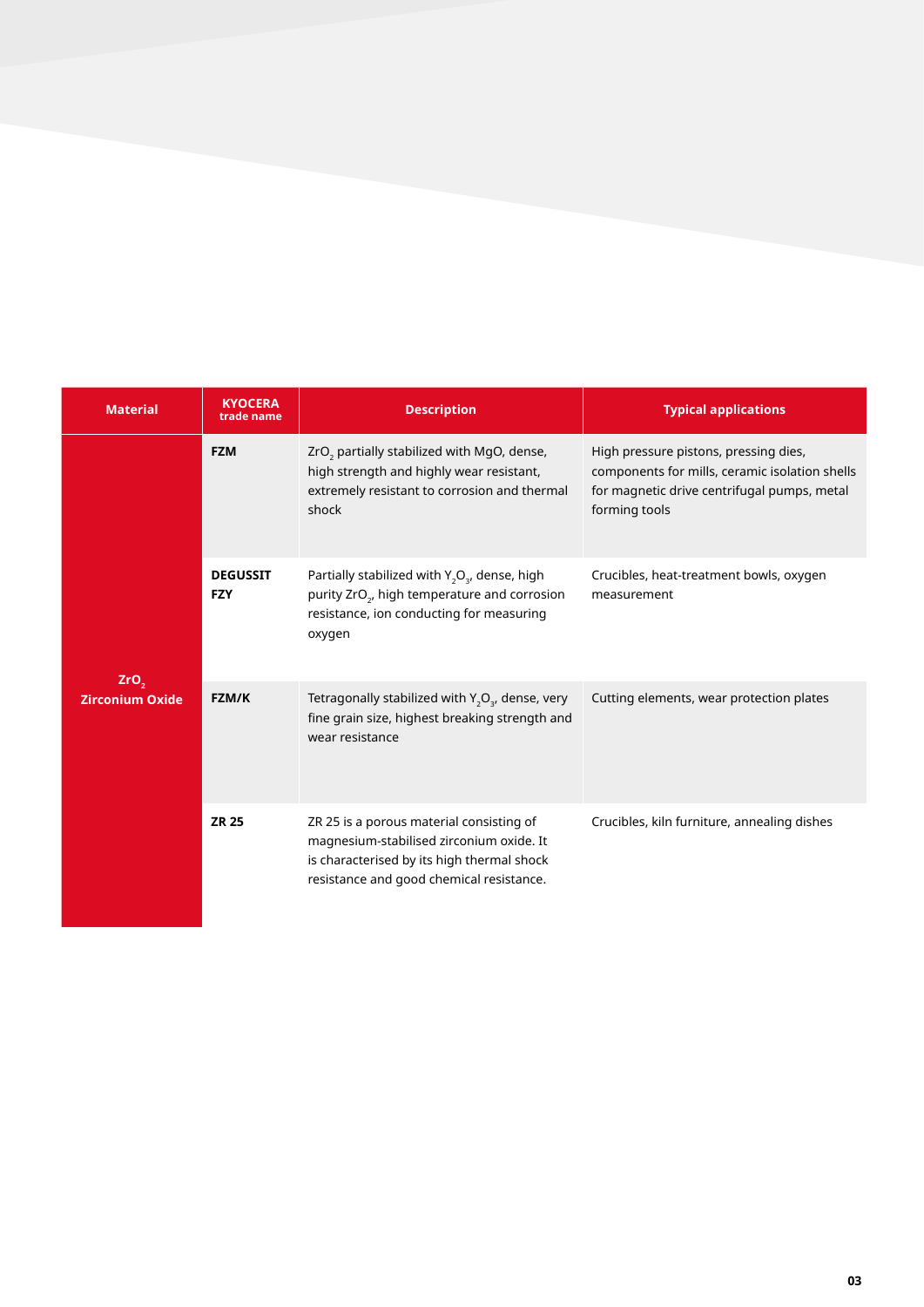# **MATERIALS AND PROPERTIES**

| <b>Material</b>                     | Al <sub>2</sub> O <sub>3</sub> Aluminium oxide |                 |                                |                                |                                |                                |             |
|-------------------------------------|------------------------------------------------|-----------------|--------------------------------|--------------------------------|--------------------------------|--------------------------------|-------------|
| <b>Kyocera trade name</b>           |                                                | F99.7           | <b>DEGUSSIT</b><br><b>DD57</b> | <b>DEGUSSIT</b><br><b>AL23</b> | <b>DEGUSSIT</b><br><b>AL24</b> | <b>DEGUSSIT</b><br><b>AL25</b> | <b>FZT</b>  |
| Properties of microstructure        |                                                |                 |                                |                                |                                |                                |             |
| Apparent density                    | q/cm <sup>3</sup>                              | $\geq 3.90$     | $\geq 3.90$                    | $3.70 - 3.95$                  | > 3.40                         | > 2.80                         | $\geq 4.10$ |
| Open porosity                       | %                                              | $\mathsf 0$     | $\mathsf 0$                    | $\pmb{0}$                      | $\leq 5$                       | $20 - 30$                      | $\mathbf 0$ |
| Mean grain size                     | μm                                             | 10              | 10                             | 10                             | 40                             | 70                             | $\mathsf S$ |
| Mechanical properties 20 °C         |                                                |                 |                                |                                |                                |                                |             |
| Hardness (HV1)                      |                                                | 1,760           | 1,660                          | 1,740                          | $\qquad \qquad \blacksquare$   | ÷,                             | 1,880       |
| Compressive strength                | $N/mm^2$ (MPa)                                 | 3,500           | 3,000                          | 3,500                          | 1,000                          | 300                            | 3,000       |
| Bending strength                    | $N/mm^2 (MPa)$                                 | 350             | 300                            | 300                            | 150                            | 70                             | 460         |
| Modulus of elasticity               | GPa                                            | 380             | 380                            | 380                            |                                | ä,                             | 360         |
| <b>Thermal properties</b>           |                                                |                 |                                |                                |                                |                                |             |
| Maximum operating temperature       | °C                                             | 1,950           | 1,950                          | 1,950                          | 1,950                          | 1,950                          | 1,700       |
| Specific heat 20 °C                 | $J/(kg*K)$                                     | 900             | 900                            | 900                            | ÷,                             | L,                             | 900         |
| Thermal conductivity 100 °C         | $W/(m*K)$                                      | 30              | 30                             | 30                             |                                |                                | 25          |
| Expansion coefficient 20 - 1,000 °C | $10^{-6}$ /K                                   | 8.5             | 8.5                            | 8.2                            | 8.2                            | 8.2                            | 8.3         |
| <b>Electrical properties</b>        |                                                |                 |                                |                                |                                |                                |             |
| Specific resistance 20 °C           | $\Omega$ •cm                                   | $10^{15}$       |                                | $10^{14}$                      |                                |                                |             |
| Specific resistance 500 °C          | $\Omega$ •cm                                   | $10^{11}$       |                                | $10^{10}$                      |                                |                                |             |
| Specific resistance 1,000 °C        | $\Omega$ •cm                                   | 10 <sup>7</sup> | $\overline{a}$                 | 10 <sup>7</sup>                |                                |                                |             |
| Typical colour                      |                                                | ivory           | red                            | ivory                          | cream white                    | white                          | white       |

The data indicated on this table are in line with the introductory German Industrial Standard DIN 60672-2 and relate to test specimens from which they were obtained. They are not unconditionally applicable to other forms of the same material. The data must be regarded as indicative only. All data refer to a temperature of 20 °C, unless otherwise specified.

To find information about characteristic values of other materials, please go to [www.kyocera-solutions.de.](http://www.kyocera-solutions.de)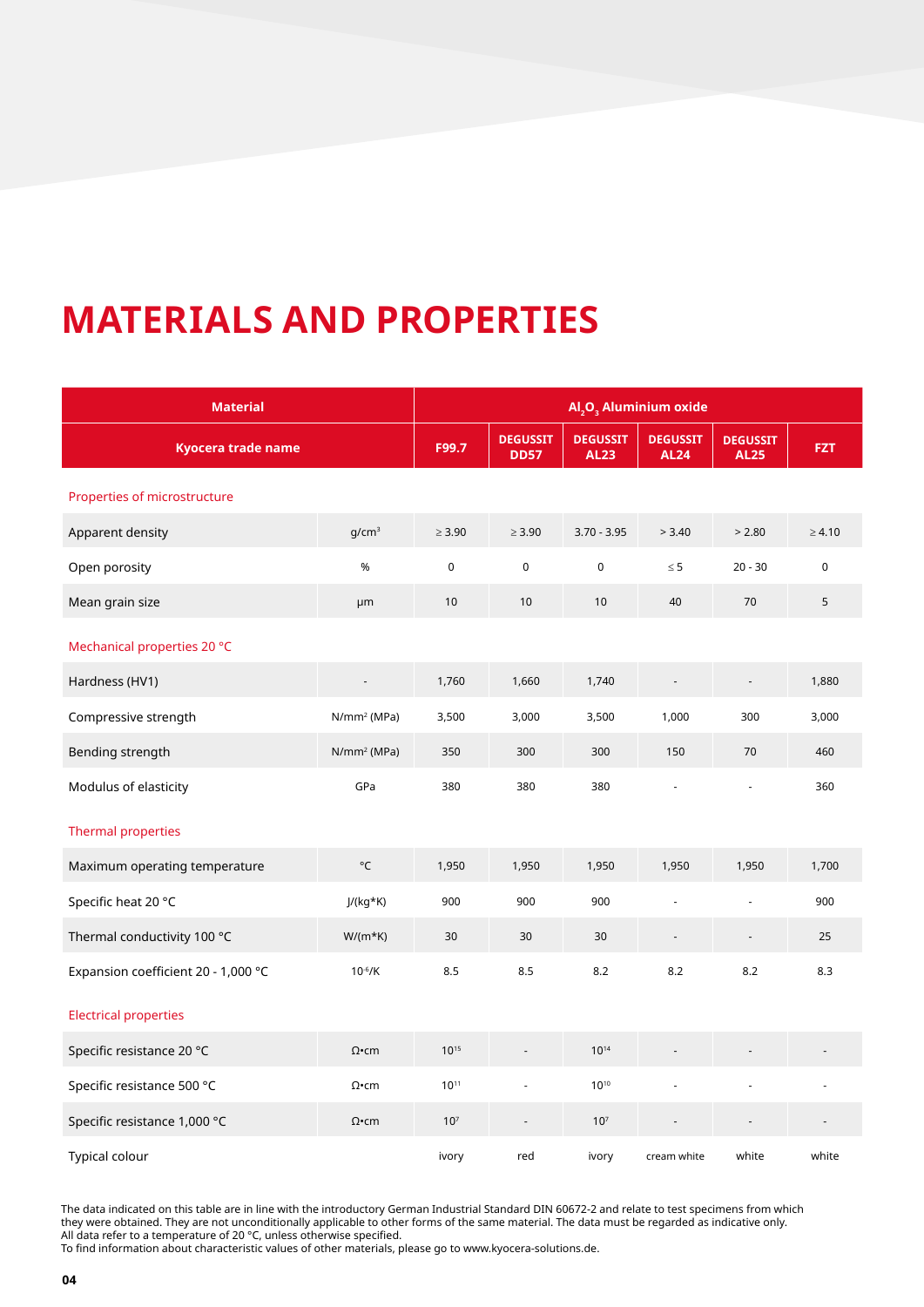| <b>Material</b>                     | ZrO <sub>2</sub> Zirconium oxide |                               |             |                 |        |
|-------------------------------------|----------------------------------|-------------------------------|-------------|-----------------|--------|
| <b>Kyocera trade name</b>           | <b>FZM</b>                       | <b>DEGUSSIT</b><br><b>FZY</b> | FZM/K       | <b>ZR25</b>     |        |
| Properties of microstructure        |                                  |                               |             |                 |        |
| Apparent density                    | q/cm <sup>3</sup>                | $\geq 5.70$                   | $\geq 5.60$ | $\geq 6.0$      | > 4.30 |
| Open porosity                       | %                                | $\mathbf 0$                   | $\mathbf 0$ | $\mathbf 0$     | ca. 24 |
| Mean grain size                     | μm                               | 50                            | 30          | 0.8             |        |
| Mechanical properties 20 °C         |                                  |                               |             |                 |        |
| Hardness (HV1)                      |                                  | 1,220                         | 1,400       | 1,420           |        |
| Compressive strength                | $N/mm^2$ (MPa)                   | 2,000                         | 2,000       | 2,200           |        |
| Bending strength                    | $N/mm^2$ (MPa)                   | 500                           | 400         | 1,000           | 80     |
| Modulus of elasticity               | GPa                              | 185                           | 200         | 200             |        |
| <b>Thermal properties</b>           |                                  |                               |             |                 |        |
| Maximum operating temperature       | °C                               | 900                           | 1,700       | 1,000           | 2,200  |
| Specific heat 20 °C                 | $J/(kg*K)$                       | 400                           | 400         | 400             | 770    |
| Thermal conductivity 100 °C         | $W/(m*K)$                        | 2.5                           | 2.5         | 2.5             |        |
| Expansion coefficient 20 - 1,000 °C | $10^{-6}$ /K                     | 11.1                          | 10.9        | 10.5            | 4.51   |
| <b>Electrical properties</b>        |                                  |                               |             |                 |        |
| Specific resistance 20 °C           | $\Omega$ •cm                     | $10^{10}$                     | $10^{10}$   | 1010            |        |
| Specific resistance 500 °C          | $\Omega$ •cm                     | 10 <sup>4</sup>               | $5 * 103$   | 10 <sup>2</sup> |        |
| Specific resistance 1,000 °C        | $\Omega$ •cm                     | 25                            | 15          | 15              |        |
| <b>Typical colour</b>               |                                  | yellow                        | white       | white           | sahara |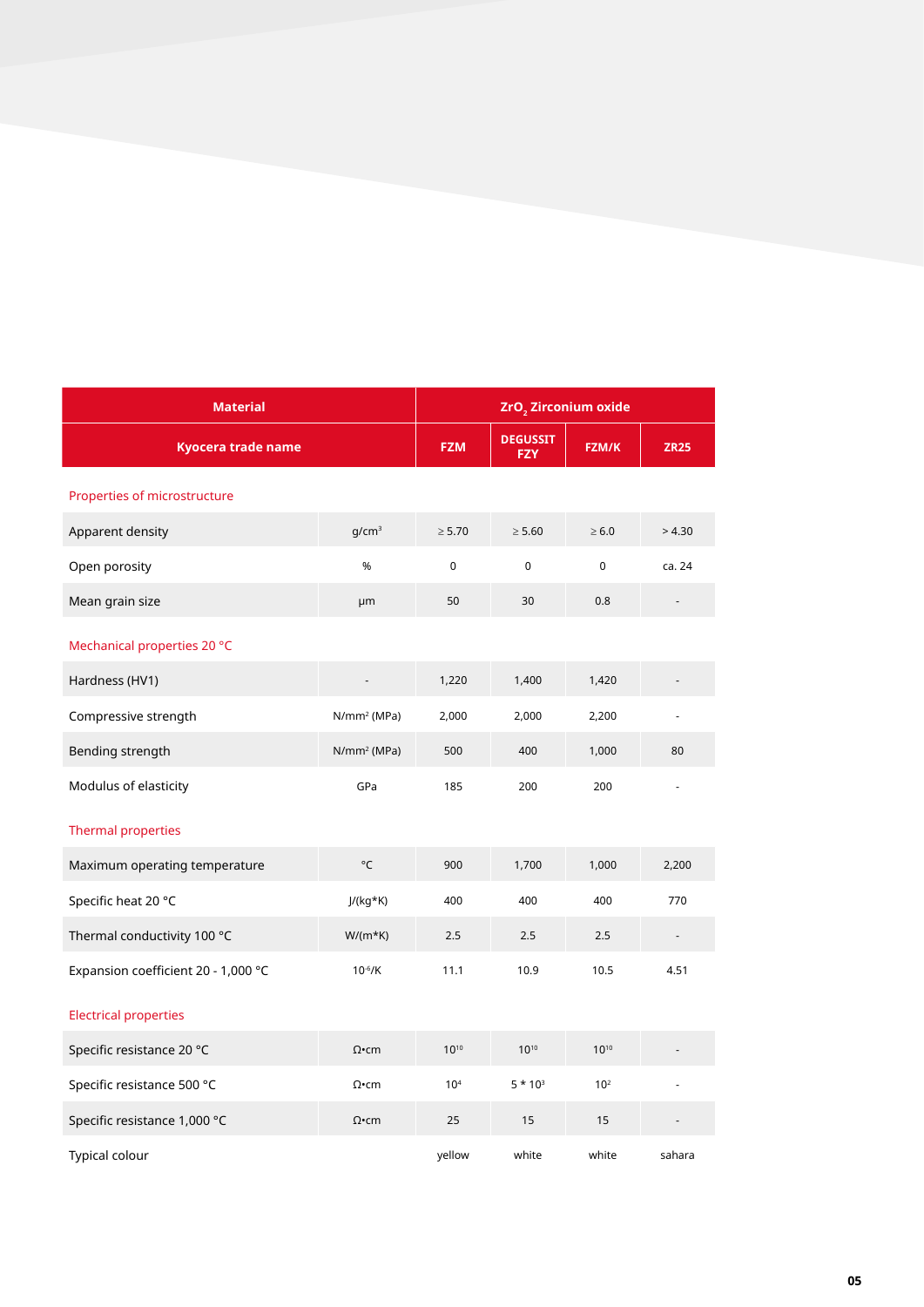# **KYOCERA FINECERAMICS SOLUTIONS GMBH THIS IS US. INNOVATION IN CERAMICS.**

## **ELEVATOR MESSAGE**

*"Our extensive experience in high-performance ceramics and our alliance with Kyocera as a leading global technology group grant us access to innovation and resources that allow us to realize ambitious projects and take the lead for the future. We share our knowledge, and bring it together to create something new that goes beyond our company, beyond different industries and countries. As a team. Together with our customers."*

Armin Kayser, General Manager of KYOCERA Fineceramics Solutions GmbH

#### We look back on a long tradition in the manufacturing of ceramic products: Founded in Mannheim in 1863 as a brickyard known as "Deutsche Steinzeug", and later as "Friedrichsfeld GmbH", from 1993, the ceramics department continued its successful development under the brand FRIATEC GmbH. Since September 2019 we have been part of Kyocera Group, a leading global ceramics and technology company.

Kyocera companies benefit from the group's crossdepartment way of thinking and working. We share our knowledge and bring it together to create something new – something that goes beyond our company, beyond different industries and countries. Because innovation and real milestones can only be achieved together. This is what we believe.

With our brands DEGUSSIT and FRIDURIT, we provide innovative solutions for numerous industries: system components for high-tech applications in electrical and sensor technology, mechanical engineering, analysis technology, medical and semiconductor technology, as well as laboratory technology.

#### **KYOCERA Fineceramics Solutions GmbH - Summar**y

| Location:             | Mannheim, metropolitan                 |
|-----------------------|----------------------------------------|
|                       | Rhein-Neckar region                    |
| <b>Founding year:</b> | 2019 - Spin-off from                   |
|                       | <b>FRIATEC GmbH</b>                    |
| <b>Employees:</b>     | approx. 300 incl. approx.              |
|                       | 30 trainees and apprentices            |
| <b>Subsidiaries:</b>  | <b>KYOCERA Fineceramics Nordics AB</b> |
|                       | (sales office for Northern Europe)     |
| <b>Brands:</b>        | <b>DEGUSSIT, FRIDURIT</b>              |
|                       |                                        |

We possess internationally recognized know-how in the field of high-performance ceramics, especially for ceramicto-metal assemblies. Our products are characterized by high quality, precision, and durability. Our production and development location in Central Europe and our customized supply-chain solutions make us extremely agile and ensure maximum reliability for our customers.

We see ourselves as a partner in the development of high-performance ceramics solutions that provide added value for our customers and ensure their technological advantage in their respective markets. Our focus today is on where we want to be tomorrow – together. We develop sustainable solutions that meet the demands of the future, supported by an experienced team of 50 highly qualified and quality-oriented engineers, scientists, technology experts, and masters.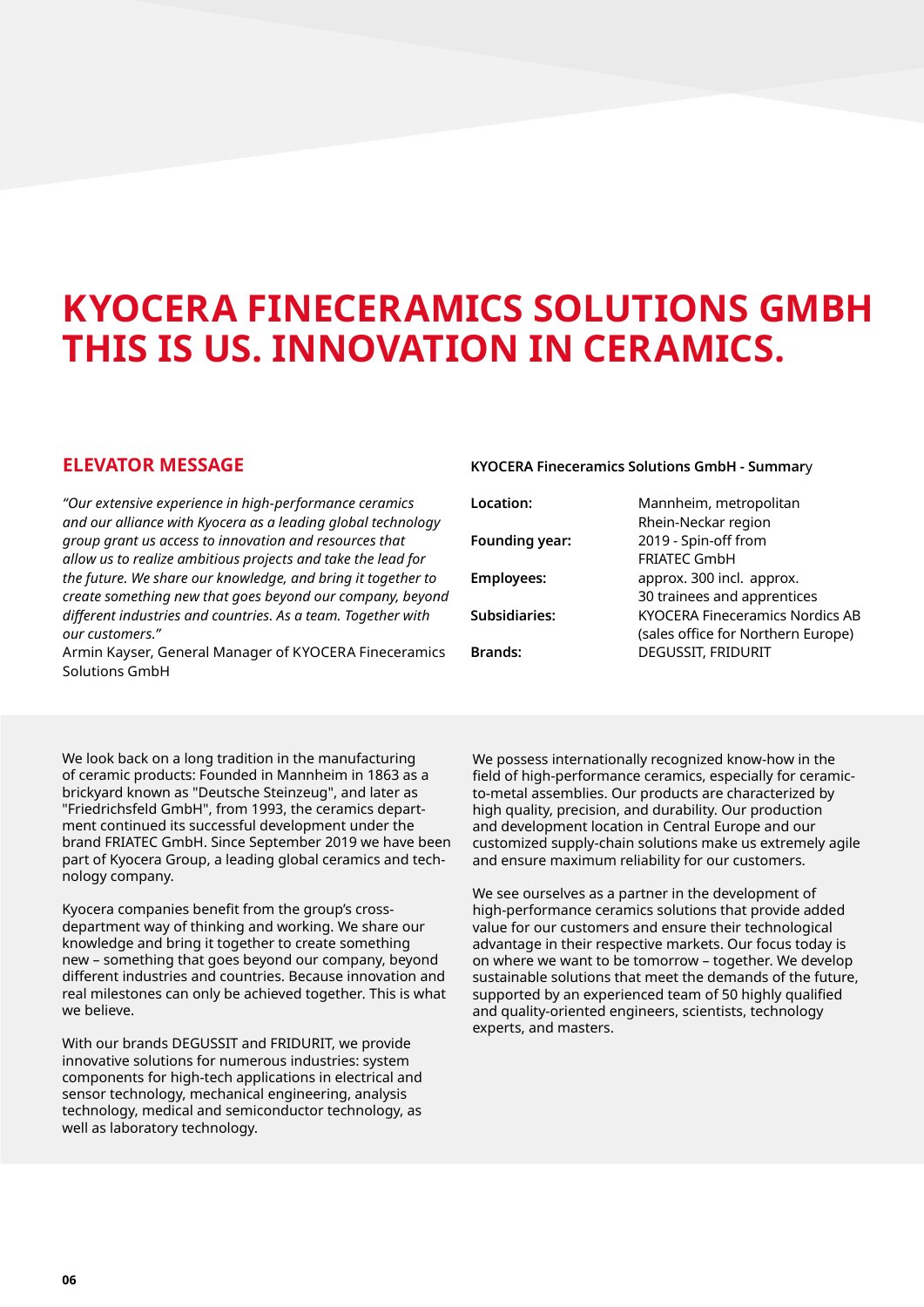# **ELECTRICAL ENGINEERING**



# **HIGH TEMPERATURE TECHNOLOGY**



### **MECHANICAL ENGINEERING**



# **SENSOR AND MEASURING TECHNOLOGY**



- 01. UHV vacuum chamber 02. Special insulation tube for research
- institutes 03. Feedthroughs with ISO-KF flange
- 04. High-voltage feedthrough



- 05. Rectangular tubes 06. Multi-bore tubes
- 07. Crucibles, boats and annealing
- 06. Boxes
- 08. Plates with hole



- 09. Forming tools used in body construction
- 10. Dosing unit used in the pharma ceutical and cosmetic industry
- 11. Containment shells for the pump industry
- 12. Grinding tools used in metal processing



- 13. Pressure sensor for aerospace
- 14. Flow meters
- 15. Humidity sensor
- 16. Oxygen sensor